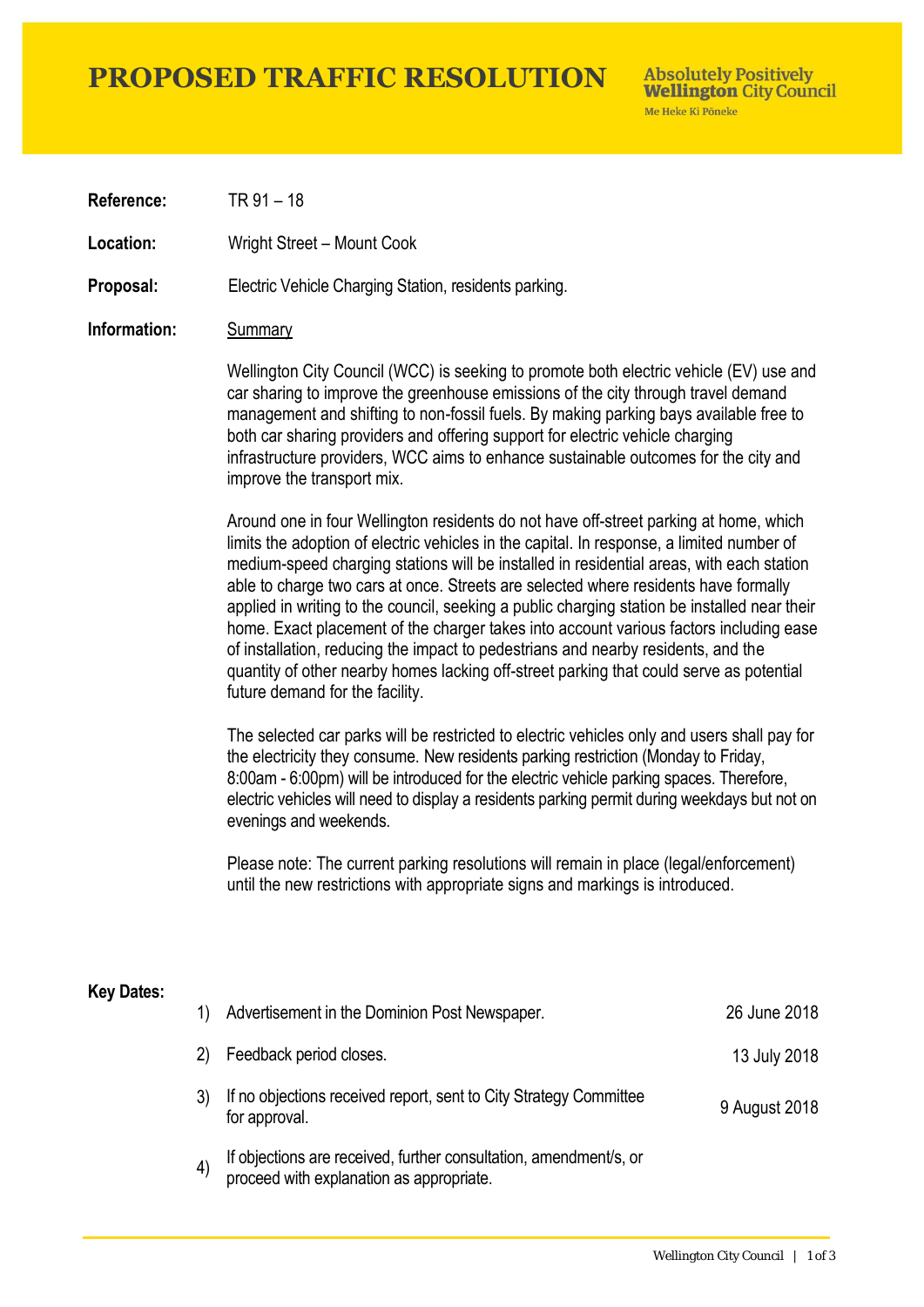# **PROPOSED TRAFFIC RESOLUTION**

### **Legal Description:**

*Add to Schedule B (Class Restricted) of the Traffic Restrictions Schedule* 

| <b>Column One</b>    | <b>Column Two</b>                                                                                                                                                                                        | <b>Column Three</b>                                                                                                                                                                                                                                               |
|----------------------|----------------------------------------------------------------------------------------------------------------------------------------------------------------------------------------------------------|-------------------------------------------------------------------------------------------------------------------------------------------------------------------------------------------------------------------------------------------------------------------|
| <b>Wright Street</b> | Parking place in the form<br>of electric vehicles only<br>parking, at all times.<br>Displaying an Authorised<br><b>Resident Vehicle Parking</b><br>Permit Only, Monday to<br>Friday, $8:00am - 6:00pm$ . | East side, commencing 86.5 metres<br>south of its intersection with<br>Carrington Street (Grid coordinates<br>$X = 1,748,511.250$ m<br>$Y = 5,425,720.380 \text{ m}$ and extending<br>in a southerly direction following the<br>eastern kerbline for 13.8 metres. |

**Date:** 20/06/18

**Prepared By:** Charles Kingsford **(Principal Traffic Engineer, T/L) Approved By:** Steve Spence **(Chief Advisor, Transport & Infrastructure)**

### **WCC Contact:**

#### Sigurd Magnusson **Sustainability Advisor**

Wellington City Council 101 Wakefield Street / PO Box 2199, Wellington Phone: +64 4 803 8697 Email: electricvehicles@wcc.govt.nz